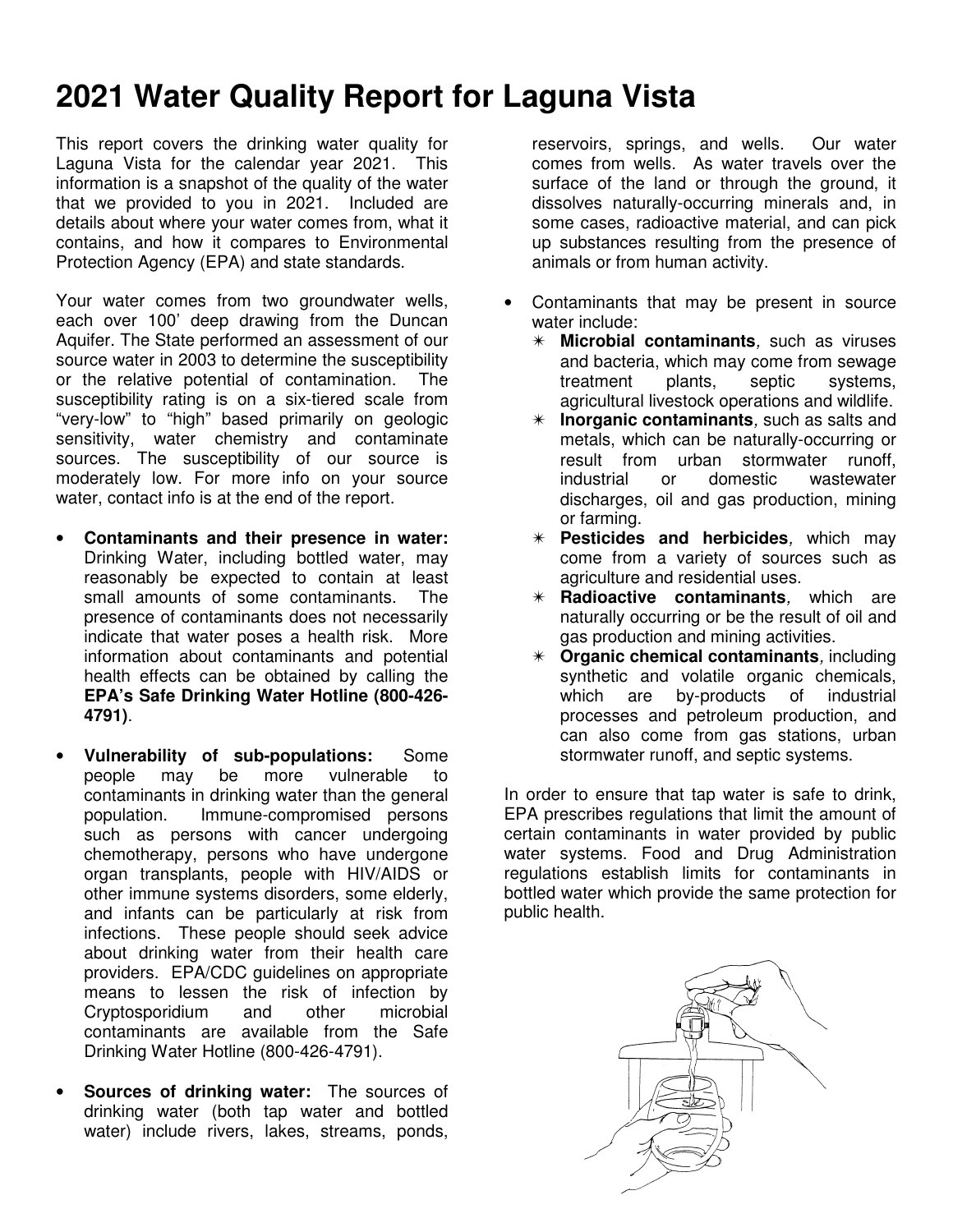## Water Quality Data

The table below lists all the drinking water contaminants that we detected during the 2021 calendar year. The presence of these contaminants in the water does not necessarily indicate that the water poses a health risk. Unless otherwise noted, the data presented in this table is from testing done January 1 – December 31, 2021. The State allows us to monitor for certain contaminants less than once per year because the concentrations of these contaminants are not expected to vary significantly from year to year. All of the data is representative of the water quality, but some are more than one year old.

## **Terms and abbreviations used below:**

- Maximum Contaminant Level Goal (MCLG): The level of a contaminant in drinking water below which there is no known or expected risk to health. MCLGs allow for a margin of safety.
- Maximum Contaminant Level (MCL): The highest level of a contaminant that is allowed in drinking water. MCLs are set as close to the MCLGs as feasible using the best available treatment technology.
- N/A: Not applicable ND: not detectable at testing limit ppb: parts per billion or micrograms per liter ppm: parts per million or milligrams per liter pCi/l: picocuries per liter (a measure of radioactivity).
- Action Level: The concentration of a contaminant which, if exceeded, triggers treatment or other requirements that a water system must follow.

|                           | <b>Regulated</b><br>Contaminant                                     | <b>MCL</b>                                                                                                                                                                                                        | <b>MCLG</b>           | Level<br><b>Detected</b>             | Range of<br><b>Detections</b> |                       | <b>Sample Date</b> |              | Violation<br>Yes / No                                                                                                  | <b>Typical Source of</b><br>Contaminant                                                                   |  |  |
|---------------------------|---------------------------------------------------------------------|-------------------------------------------------------------------------------------------------------------------------------------------------------------------------------------------------------------------|-----------------------|--------------------------------------|-------------------------------|-----------------------|--------------------|--------------|------------------------------------------------------------------------------------------------------------------------|-----------------------------------------------------------------------------------------------------------|--|--|
|                           |                                                                     |                                                                                                                                                                                                                   |                       |                                      | 0.0024                        |                       |                    |              |                                                                                                                        | <b>Erosion of natural</b><br>deposits                                                                     |  |  |
| <b>Arsenic</b><br>(mg/L)  |                                                                     | 0.01                                                                                                                                                                                                              | N/A                   | <b>ND</b>                            |                               |                       | 2020               |              | <b>No</b>                                                                                                              | <b>Run off from</b><br>orchards, run off from<br>glass and electronics<br>production wastes               |  |  |
|                           | Chromium<br>(mg/L)                                                  | 0.10                                                                                                                                                                                                              | 0.10                  | 0.0033                               | N/A                           |                       | 2020               |              | No                                                                                                                     | Erosion of natural deposits;<br>Discharge from steel and<br>pulp mills                                    |  |  |
|                           | Selenium<br>(mg/L)                                                  | 0.05                                                                                                                                                                                                              | 0.05                  | 0.0088                               | N/A                           |                       | 2020               |              | No                                                                                                                     | Discharge from petroleum<br>and metal refineries;<br>Erosion to natural deposits;<br>discharge from mines |  |  |
|                           | <b>Barium</b><br>(mg/L)                                             | $\overline{c}$                                                                                                                                                                                                    | $\overline{2}$        | 0.44                                 | N/A                           |                       | 2020               |              | No                                                                                                                     | Discharge of drilling<br>wastes; Discharge of metal<br>refineries; Erosion of<br>natural deposits         |  |  |
|                           | Fluoride<br>(ppm)                                                   | 4.0                                                                                                                                                                                                               | 4.0                   | N/D                                  | N/A                           |                       | 2020               |              | No                                                                                                                     | Erosion of natural deposits.<br>Discharge from fertilizer<br>and aluminum factories.                      |  |  |
|                           | <b>Radioactive</b><br><b>Contaminants</b>                           |                                                                                                                                                                                                                   |                       |                                      |                               |                       |                    |              |                                                                                                                        |                                                                                                           |  |  |
| Alpha emitters<br>(pCi/L) |                                                                     | 15                                                                                                                                                                                                                | $\mathbf 0$           | N/D                                  | N/A                           | 2016                  |                    | No           |                                                                                                                        | Erosion of natural deposits                                                                               |  |  |
|                           | Combined radium<br>$**$ (pCi/L)                                     | 5                                                                                                                                                                                                                 | $\Omega$              | N/D                                  | N/A                           |                       | 2019               |              | No                                                                                                                     | Erosion of natural deposits                                                                               |  |  |
|                           | <b>Special Monitoring and</b><br><b>Unregulated Contaminant ***</b> |                                                                                                                                                                                                                   | <b>Level Detected</b> |                                      |                               |                       | <b>Sample Date</b> |              | <b>Typical Source of</b><br><b>Contaminant</b>                                                                         |                                                                                                           |  |  |
|                           | Sodium (mg/L)                                                       |                                                                                                                                                                                                                   |                       |                                      | 203 mg/L                      |                       | 2017               |              |                                                                                                                        | Erosion of natural deposits                                                                               |  |  |
|                           | <b>Contaminant Subject</b><br>to AL                                 | <b>Number</b><br>90% of<br>Sample<br>οf<br><b>Action</b><br><b>Samples</b><br>Range of<br><b>MCLG</b><br><b>Date</b><br><b>Samples</b><br><b>Results</b><br>Level<br>< This<br><b>Above</b><br>Level<br><b>AL</b> |                       | <b>Typical Source of Contaminant</b> |                               |                       |                    |              |                                                                                                                        |                                                                                                           |  |  |
|                           | Lead (ppb)                                                          | 15                                                                                                                                                                                                                | 0                     | 7ppb                                 | 2021                          | 0 ppb $/68$<br>ppb    |                    | $\mathbf{1}$ | Lead service lines, corrosion of household<br>plumbing including fittings and fixtures;<br>Erosion of natural deposits |                                                                                                           |  |  |
| Copper (ppm)              |                                                                     | 1300                                                                                                                                                                                                              | 1300<br>27 ppm        |                                      | 2021                          | 0.0ppm $/ 0.5$<br>ppm |                    | $\Omega$     | Corrosion of household plumbing systems;<br>Erosion of natural deposits                                                |                                                                                                           |  |  |